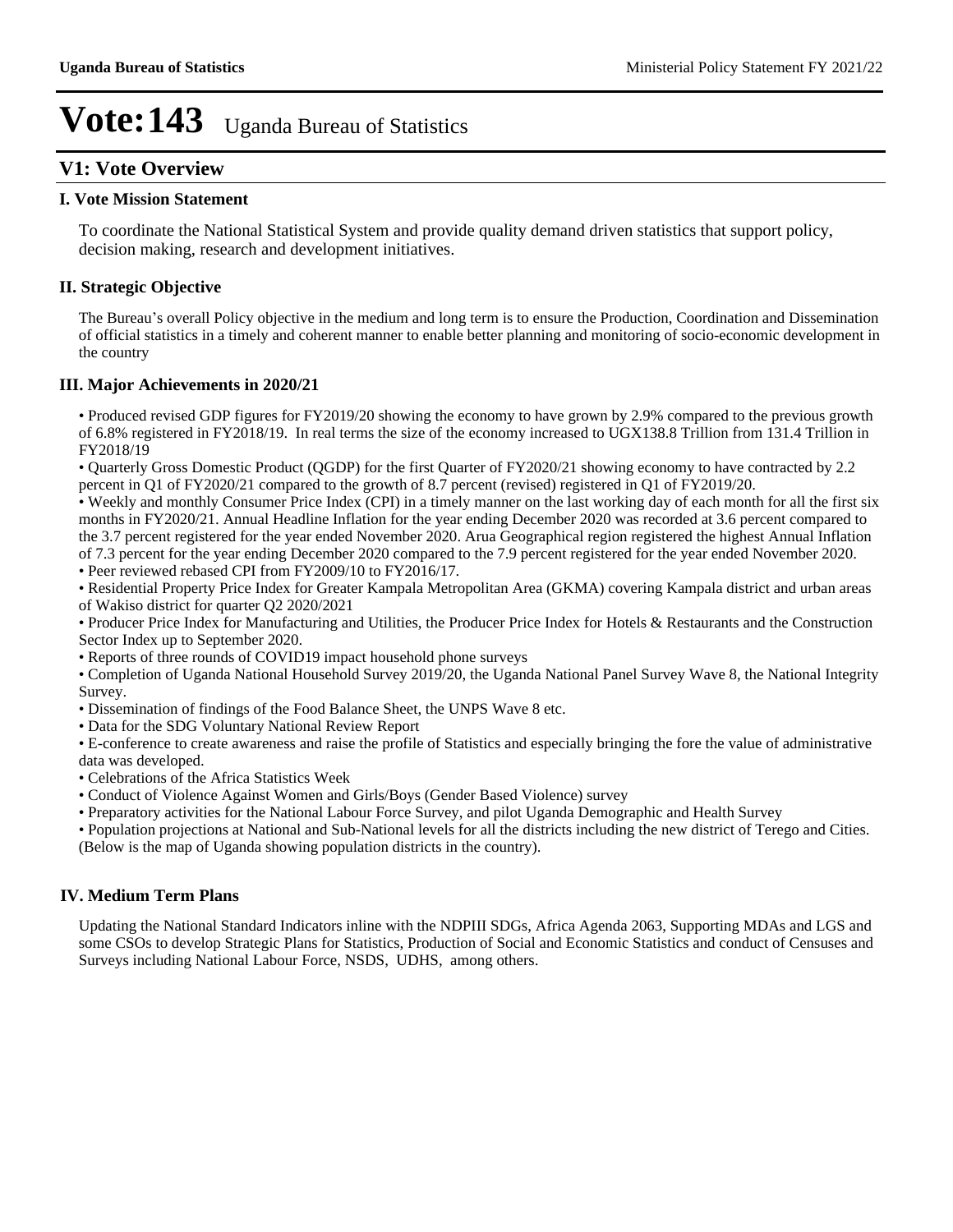## **V. Snapshot Of Medium Term Budget Allocations**

**Table 5.1: Overview of Vote Expenditures (UShs Billion)**

|           |                                                      |                    |               | 2020/21                                   |         | <b>MTEF Budget Projections</b> |         |         |         |
|-----------|------------------------------------------------------|--------------------|---------------|-------------------------------------------|---------|--------------------------------|---------|---------|---------|
|           |                                                      | 2019/20<br>Outturn | <b>Budget</b> | <b>Approved Expenditure</b><br>by End Dec | 2021/22 | 2022/23                        | 2023/24 | 2024/25 | 2025/26 |
| Recurrent | Wage                                                 | 12.850             | 14.991        | 7.271                                     | 14.991  | 15.740                         | 15.740  | 15.740  | 15.740  |
|           | Non Wage                                             | 21.754             | 25.297        | 8.555                                     | 29.297  | 29.297                         | 29.297  | 29.297  | 29.297  |
| Devt.     | GoU                                                  | 10.014             | 20.409        | 3.650                                     | 20.409  | 20.409                         | 20.409  | 20.409  | 20.409  |
|           | Ext. Fin.                                            | 0.000              | 0.000         | 0.000                                     | 0.000   | 0.000                          | 0.000   | 0.000   | 0.000   |
|           | <b>GoU</b> Total                                     | 44.618             | 60.697        | 19.476                                    | 64.697  | 65.446                         | 65.446  | 65.446  | 65.446  |
|           | <b>Total GoU+Ext Fin (MTEF)</b>                      | 44.618             | 60.697        | 19.476                                    | 64.697  | 65.446                         | 65.446  | 65.446  | 65.446  |
|           | Arrears                                              | 0.000              | 0.000         | 0.000                                     | 0.000   | 0.000                          | 0.000   | 0.000   | 0.000   |
|           | <b>Total Budget</b>                                  | 44.618             | 60.697        | 19.476                                    | 64.697  | 65.446                         | 65.446  | 65.446  | 65.446  |
|           | <b>A.I.A Total</b>                                   | 0.000              | 0.000         | 0.000                                     | 0.000   | 0.000                          | 0.000   | 0.000   | 0.000   |
|           | <b>Grand Total</b>                                   | 44.618             | 60.697        | 19.476                                    | 64.697  | 65.446                         | 65.446  | 65,446  | 65.446  |
|           | <b>Total Vote Budget</b><br><b>Excluding Arrears</b> | 44.618             | 60.697        | 19.476                                    | 64.697  | 65.446                         | 65.446  | 65.446  | 65.446  |

**Table 5.2: Budget Allocation by Programme (UShs Billion)**

N/A

## **VI. Budget By Economic Clasification**

## **Table V6.1 2020/21 and 2021/22 Budget Allocations by Item**

|                                       |        | 2020/21 Approved Budget |       |              |        | 2021/22 Draft Estimates |              |
|---------------------------------------|--------|-------------------------|-------|--------------|--------|-------------------------|--------------|
| Billion Uganda Shillings              | GoU    | Ext. Fin                | AIA   | <b>Total</b> | GoU    | Ext. Fin                | <b>Total</b> |
| <b>Output Class: Outputs Provided</b> | 60.697 | 0.000                   | 0.000 | 60.697       | 63.745 | 0.000                   | 63.745       |
| 211 Wages and Salaries                | 22.044 | 0.000                   | 0.000 | 22.044       | 19.992 | 0.000                   | 19.992       |
| 212 Social Contributions              | 1.500  | 0.000                   | 0.000 | 1.500        | 1.573  | 0.000                   | 1.573        |
| 213 Other Employee Costs              | 2.660  | 0.000                   | 0.000 | 2.660        | 2.448  | 0.000                   | 2.448        |
| 221 General Expenses                  | 12.510 | 0.000                   | 0.000 | 12.510       | 9.985  | 0.000                   | 9.985        |
| 222 Communications                    | 0.069  | 0.000                   | 0.000 | 0.069        | 1.469  | 0.000                   | 1.469        |
| 223 Utility and Property Expenses     | 0.804  | 0.000                   | 0.000 | 0.804        | 0.767  | 0.000                   | 0.767        |
| 224 Supplies and Services             | 0.108  | 0.000                   | 0.000 | 0.108        | 0.350  | 0.000                   | 0.350        |
| 225 Professional Services             | 0.451  | 0.000                   | 0.000 | 0.451        | 0.210  | 0.000                   | 0.210        |
| 226 Insurances and Licenses           | 0.588  | 0.000                   | 0.000 | 0.588        | 1.051  | 0.000                   | 1.051        |
| 227 Travel and Transport              | 18.289 | 0.000                   | 0.000 | 18.289       | 23.407 | 0.000                   | 23.407       |
| 228 Maintenance                       | 1.673  | 0.000                   | 0.000 | 1.673        | 2.493  | 0.000                   | 2.493        |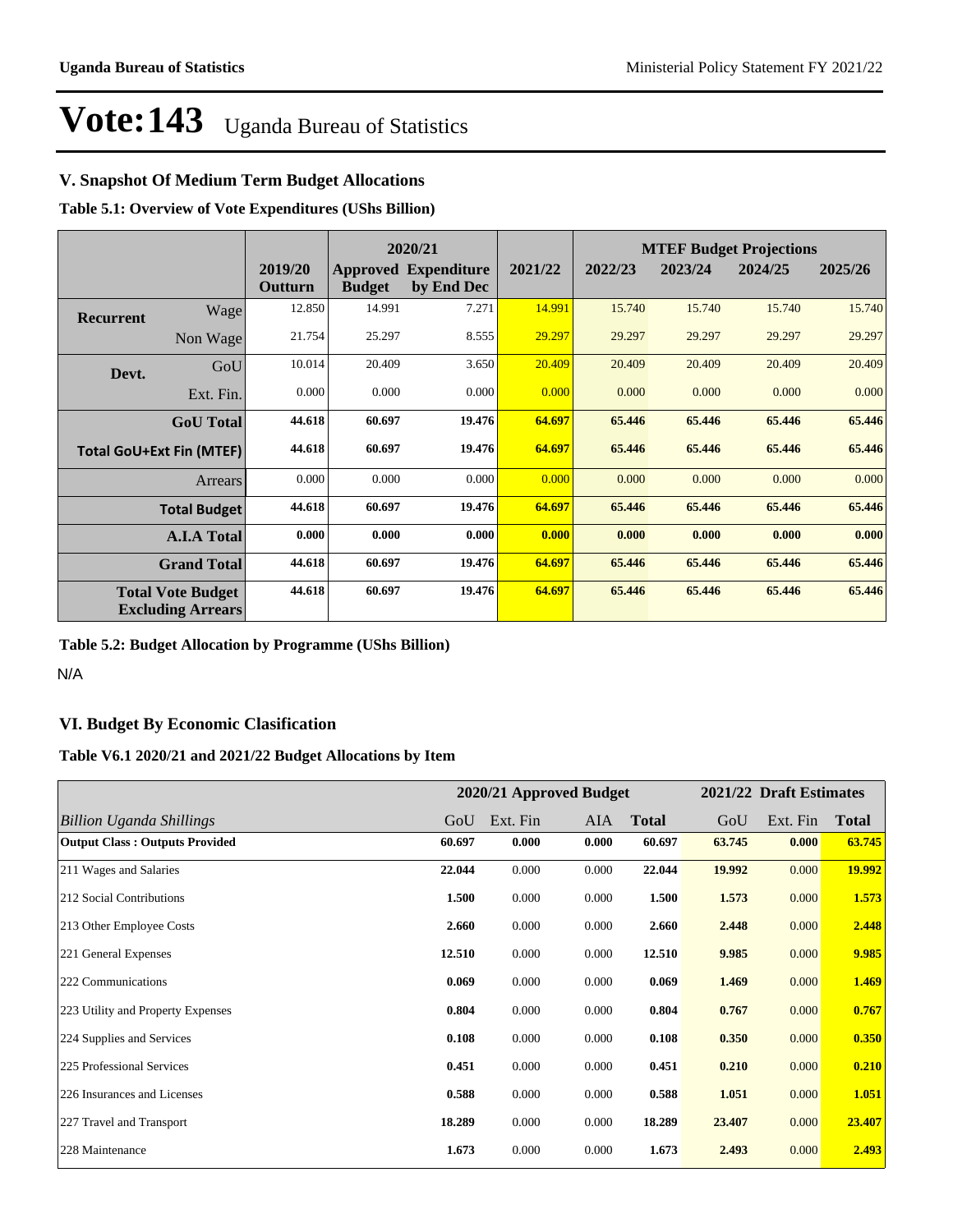| <b>Output Class: Capital Purchases</b> | 0.000  | 0.000 | 0.000 | 0.000  | 0.951  | 0.000 | 0.951  |
|----------------------------------------|--------|-------|-------|--------|--------|-------|--------|
| 312 FIXED ASSETS                       | 0.000  | 0.000 | 0.000 | 0.000  | 0.951  | 0.000 | 0.951  |
| <b>Grand Total:</b>                    | 60.697 | 0.000 | 0.000 | 60.697 | 64.697 | 0.000 | 64.697 |
| <b>Total excluding Arrears</b>         | 60.697 | 0.000 | 0.000 | 60.697 | 64.697 | 0.000 | 64.697 |

## VII. Budget By Sub-Subprogramme, Department And Project

| Table V7.1: Past Expenditure Outturns and Medium Term Projections by Sub-SubProgramme, Department and Project |  |  |
|---------------------------------------------------------------------------------------------------------------|--|--|
|---------------------------------------------------------------------------------------------------------------|--|--|

| <b>Billion Uganda shillings</b>                         | FY 2020/21                   |                           |                                   |                                             | <b>Medium Term Projections</b> |         |         |         |
|---------------------------------------------------------|------------------------------|---------------------------|-----------------------------------|---------------------------------------------|--------------------------------|---------|---------|---------|
|                                                         | <b>FY 2019/20</b><br>Outturn | Approved<br><b>Budget</b> | <b>Spent By</b><br><b>End Dec</b> | 2021-22<br><b>Proposed</b><br><b>Budget</b> | 2022-23                        | 2023-24 | 2024-25 | 2025-26 |
| 55 Statistical production and Services                  | 44.618                       | 60.697                    | 19.476                            | 64.697                                      | 65,446                         | 65.446  | 65,446  | 65.446  |
| 0045 Support to UBOS                                    | 10.014                       | 0.000                     | 0.000                             | 0.000                                       | 0.000                          | 0.000   | 0.000   | 0.000   |
| 01 Population and Social Statistics                     | 2.296                        | 2.621                     | 0.685                             | 1.864                                       | 1.671                          | 1.671   | 1.671   | 1.671   |
| 02 Macro economic statistics                            | 4.686                        | 5.238                     | 2.347                             | 4.126                                       | 4.235                          | 4.235   | 4.235   | 4.235   |
| 03 Business and Industry Statistics                     | 4.933                        | 5.594                     | 2.686                             | 3.081                                       | 2.647                          | 2.647   | 2.647   | 2.647   |
| 04 Statistical Coordination Services                    | 1.441                        | 1.691                     | 0.685                             | 2.732                                       | 2.783                          | 2.783   | 2.783   | 2.783   |
| 05 District Statistics and Capacity Building            | 1.284                        | 1.470                     | 0.584                             | 7.660                                       | 7.712                          | 7.712   | 7.712   | 7.712   |
| 06 Information Technology Services                      | 1.713                        | 1.922                     | 0.800                             | 1.504                                       | 1.569                          | 1.569   | 1.569   | 1.569   |
| 07 Administrative Services                              | 6.027                        | 7.796                     | 3.348                             | 11.340                                      | 10.783                         | 10.783  | 10.783  | 10.783  |
| 08 Communication and Public Relations                   | 1.312                        | 1.622                     | 0.878                             | 2.672                                       | 2.705                          | 2.705   | 2.705   | 2.705   |
| 09 Financial Services                                   | 1.827                        | 2.315                     | 0.706                             | 3.749                                       | 5.011                          | 5.011   | 5.011   | 5.011   |
| 10 Internal Audit Services                              | 0.757                        | 1.076                     | 0.408                             | 1.492                                       | 1.749                          | 1.749   | 1.749   | 1.749   |
| 11 Social Economic Surveys                              | 2.302                        | 2.658                     | 0.932                             | 1.017                                       | 1.058                          | 1.058   | 1.058   | 1.058   |
| 12 Agriculture and Environmental Statistics             | 5.053                        | 5.064                     | 1.317                             | 1.740                                       | 1.771                          | 1.771   | 1.771   | 1.771   |
| 13 Geo - Information Services                           | 0.974                        | 1.222                     | 0.452                             | 1.310                                       | 1.343                          | 1.343   | 1.343   | 1.343   |
| 1626 Retooling of Uganda Bureau of<br><b>Statistics</b> | 0.000                        | 20.409                    | 3.650                             | 20.409                                      | 20.409                         | 20.409  | 20.409  | 20.409  |
| <b>Total for the Vote</b>                               | 44.618                       | 60.697                    | 19.476                            | 64.697                                      | 65.446                         | 65.446  | 65.446  | 65.446  |
| <b>Total Excluding Arrears</b>                          | 44.618                       | 60.697                    | 19.476                            | 64.697                                      | 65.446                         | 65.446  | 65.446  | 65.446  |

# **VIII. Sub-SubProgramme Performance and Medium Term Plans**

### **Table V8.1: Sub-SubProgramme Outcome and Outcome Indicators**

**Sub-SubProgramme :** 55 Statistical production and Services

**Objective :**

The Bureau's overall Policy objective in the medium and long term is to ensure the Production ,Coordination and Dissemination of official statistics in a Timely and Coherent manner to enable better planning and monitoring of socio-economic development in the country. This overall policy objective is addressed through three strategic areas namely:

1. Improve Coordination and Management of the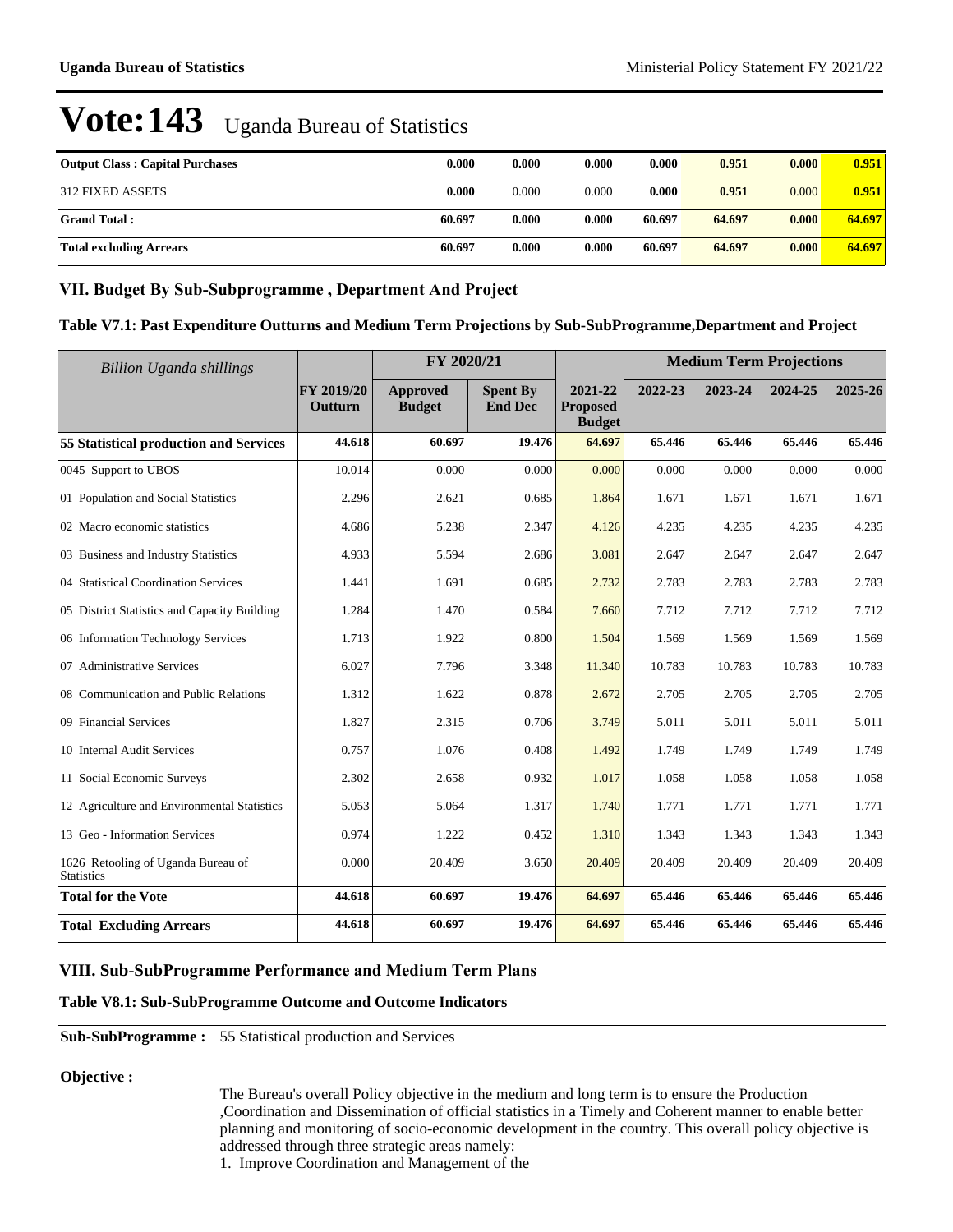|                                                               | <b>National Statistical System</b><br>2. Strengthen Production, Development and<br>Dissemination of Quality Statistics |                            |                  |                            |                |            |  |
|---------------------------------------------------------------|------------------------------------------------------------------------------------------------------------------------|----------------------------|------------------|----------------------------|----------------|------------|--|
|                                                               | 3. Efficient and Effective Institutional<br>performance                                                                |                            |                  |                            |                |            |  |
| <b>Responsible Officer:</b><br><b>Executive Director</b>      |                                                                                                                        |                            |                  |                            |                |            |  |
| <b>Outcome:</b>                                               | Statistical planning and programmes enhanced in the National Statistical System                                        |                            |                  |                            |                |            |  |
| 1. Sustainable Macroeconomic Stability                        |                                                                                                                        |                            |                  |                            |                |            |  |
|                                                               |                                                                                                                        |                            |                  | <b>Performance Targets</b> |                |            |  |
| <b>Outcome Indicators</b>                                     |                                                                                                                        |                            |                  | 2021/22                    | 2022/23        | 2023/24    |  |
|                                                               |                                                                                                                        | <b>Baseline</b>            | <b>Base year</b> | <b>Target</b>              | Projection     | Projection |  |
|                                                               | · Proportion of Established and Functional statistical structures/Plans in MDAs & HLGs,                                | 80%                        | 2020             | 80%                        | 85%            | 85%        |  |
| <b>Outcome:</b>                                               | Increased Demand and use of data & statistical information                                                             |                            |                  |                            |                |            |  |
| 1. Sustainable Macroeconomic Stability                        |                                                                                                                        |                            |                  |                            |                |            |  |
|                                                               |                                                                                                                        | <b>Performance Targets</b> |                  |                            |                |            |  |
|                                                               | <b>Outcome Indicators</b>                                                                                              |                            |                  | 2021/22                    | 2022/23        | 2023/24    |  |
|                                                               |                                                                                                                        | <b>Baseline</b>            | <b>Base year</b> | <b>Target</b>              | Projection     | Projection |  |
| • Number of users accessing the UBOS Website                  |                                                                                                                        | 2500                       | 2020             | 2,500                      | 2,500          | 2,500      |  |
| <b>Outcome:</b>                                               | <b>Enhanced Organisational Management</b>                                                                              |                            |                  |                            |                |            |  |
| 1. Sustainable Macroeconomic Stability                        |                                                                                                                        |                            |                  |                            |                |            |  |
|                                                               |                                                                                                                        | <b>Performance Targets</b> |                  |                            |                |            |  |
|                                                               | <b>Outcome Indicators</b>                                                                                              |                            |                  | 2021/22                    | 2022/23        | 2023/24    |  |
|                                                               |                                                                                                                        | <b>Baseline</b>            | <b>Base year</b> | <b>Target</b>              | Projection     | Projection |  |
|                                                               | · Percentage increase in personnel trained in data analysis, interpretation and management                             | 10%                        | 2020             | 10%                        | 10%            | 10%        |  |
|                                                               | <b>Department: 01 Population and Social Statistics</b>                                                                 |                            |                  |                            |                |            |  |
|                                                               | <b>Budget Output: 02 Population and Social Statistics indicators</b>                                                   |                            |                  |                            |                |            |  |
| Information on annual urban unemployment rate                 |                                                                                                                        |                            |                  | <b>Yes</b>                 |                |            |  |
|                                                               | Information on Uganda Demographic and Health Survey and updated Uganda Info Database                                   |                            |                  | <b>Yes</b>                 |                |            |  |
| preliminery results on the 2012 population and housing census |                                                                                                                        |                            |                  |                            | N <sub>o</sub> |            |  |
| Department: 02 Macro economic statistics                      |                                                                                                                        |                            |                  |                            |                |            |  |
|                                                               | <b>Budget Output: 01 Economic statistical indicators</b>                                                               |                            |                  |                            |                |            |  |
|                                                               | Annual: GDP, informal cross boarder trade, statistical abstract 2012 and environment statistical data 2012             |                            |                  | $\mathbf{1}$               |                |            |  |
| Quarterly GDP and key economic indicators                     |                                                                                                                        |                            |                  | 4                          |                |            |  |
|                                                               | Weekly/monthy statistical indicators: inflation rates, import and exports, government fiannce statistics               |                            |                  | 12                         |                |            |  |
|                                                               |                                                                                                                        |                            |                  |                            |                |            |  |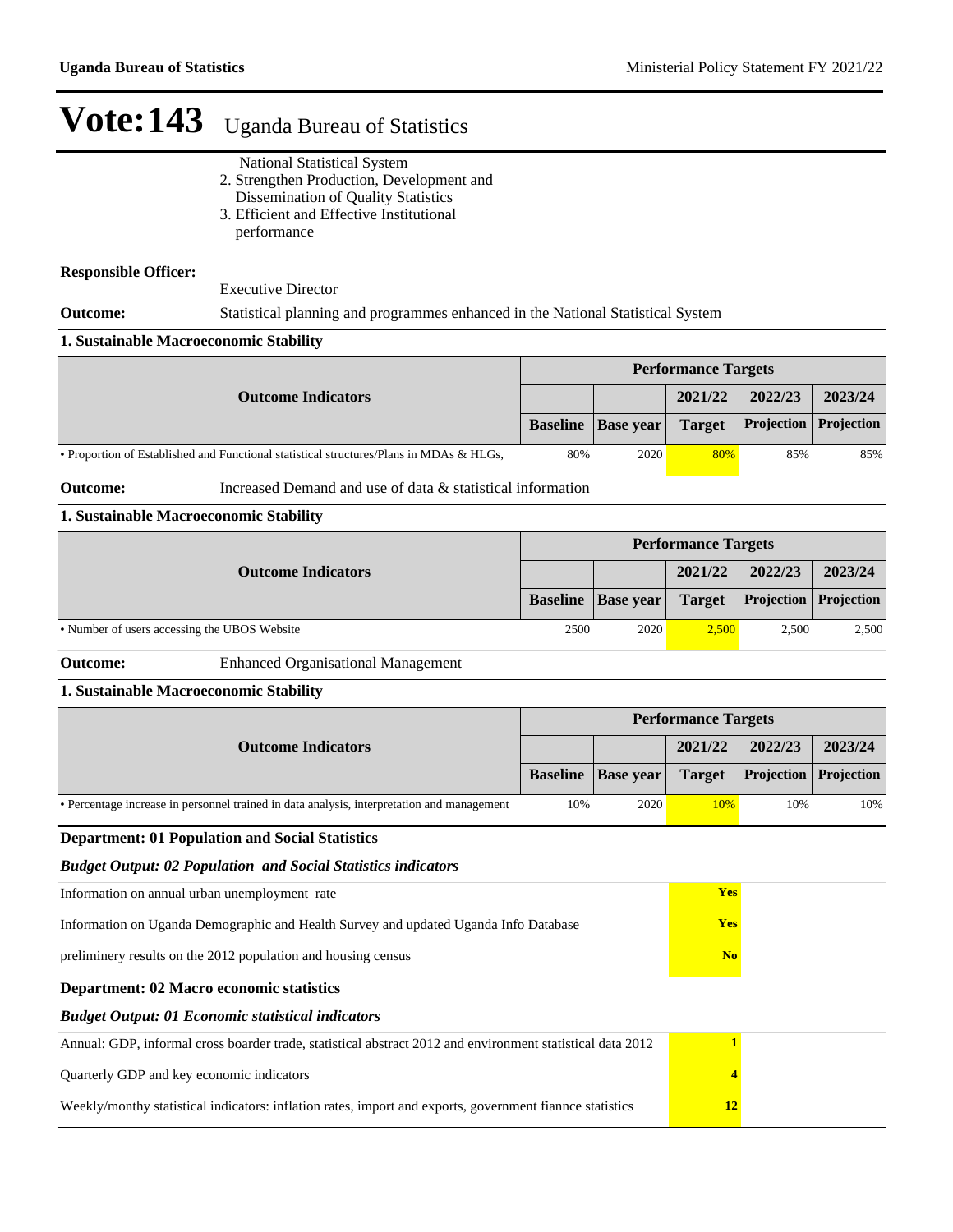| <b>Department: 03 Business and Industry Statistics</b>                                                     |                |    |                  |
|------------------------------------------------------------------------------------------------------------|----------------|----|------------------|
| <b>Budget Output: 03 Industrial and Agricultural indicators</b>                                            |                |    |                  |
| No. of Industrial/producer price indices compiled                                                          | 12             |    |                  |
| No. of reports on Construction and energy sector statistics compiled                                       | 12             |    |                  |
| Report on annual census of business establishment complied                                                 | N <sub>o</sub> |    |                  |
| <b>Department: 05 District Statistics and Capacity Building</b>                                            |                |    |                  |
| <b>Budget Output: 04 District Statistics and Capacity Building</b>                                         |                |    |                  |
| No. Districts implementing Community Information System.                                                   | 80             |    |                  |
| No. Higher Local Government compiling District Annual Statistical Abstracts                                | <b>100</b>     |    |                  |
| No. Higher Local Government profiles reports produced and disseminated                                     | <b>100</b>     |    |                  |
| <b>Department: 06 Information Technology Services</b>                                                      |                |    |                  |
| Budget Output: 05 National statistical system database maintained                                          |                |    |                  |
| operational and updated UBOS website                                                                       | Yes            |    |                  |
| <b>Updated National Statistical Database</b>                                                               | yes            |    |                  |
| <b>Department: 11 Social Economic Surveys</b>                                                              |                |    |                  |
| <b>Budget Output: 02 Population and Social Statistics indicators</b>                                       |                |    |                  |
| Information on annual urban unemployment rate                                                              | <b>Yes</b>     |    |                  |
| Information on Uganda Demographic and Health Survey and updated Uganda Info Database                       | <b>Yes</b>     |    |                  |
| preliminery results on the 2012 population and housing census                                              | <b>No</b>      |    |                  |
| Department: 12 Agriculture and Environmental Statistics                                                    |                |    |                  |
| <b>Budget Output: 03 Industrial and Agricultural indicators</b>                                            |                |    |                  |
| No. of Industrial/producer price indices compiled                                                          | 12             |    |                  |
| No. of reports on Construction and energy sector statistics compiled                                       | 12             |    |                  |
| Report on annual census of business establishment complied                                                 |                |    |                  |
| <b>Department: 13 Geo - Information Services</b>                                                           |                |    |                  |
| <b>Budget Output: 02 Population and Social Statistics indicators</b>                                       |                |    |                  |
| Information on annual urban unemployment rate                                                              | Yes            |    |                  |
| Information on Uganda Demographic and Health Survey and updated Uganda Info Database                       | <b>Yes</b>     |    |                  |
| preliminery results on the 2012 population and housing census                                              | N <sub>o</sub> |    |                  |
| Project: 1626 Retooling of Uganda Bureau of Statistics                                                     |                |    |                  |
| <b>Budget Output: 01 Economic statistical indicators</b>                                                   |                |    |                  |
| Annual: GDP, informal cross boarder trade, statistical abstract 2012 and environment statistical data 2012 | 1              | 1  | $\boldsymbol{2}$ |
| Quarterly GDP and key economic indicators                                                                  | 4              | 4  | 5                |
| Weekly/monthy statistical indicators: inflation rates, import and exports, government fiannce statistics   | <u>12</u>      | 13 | 4                |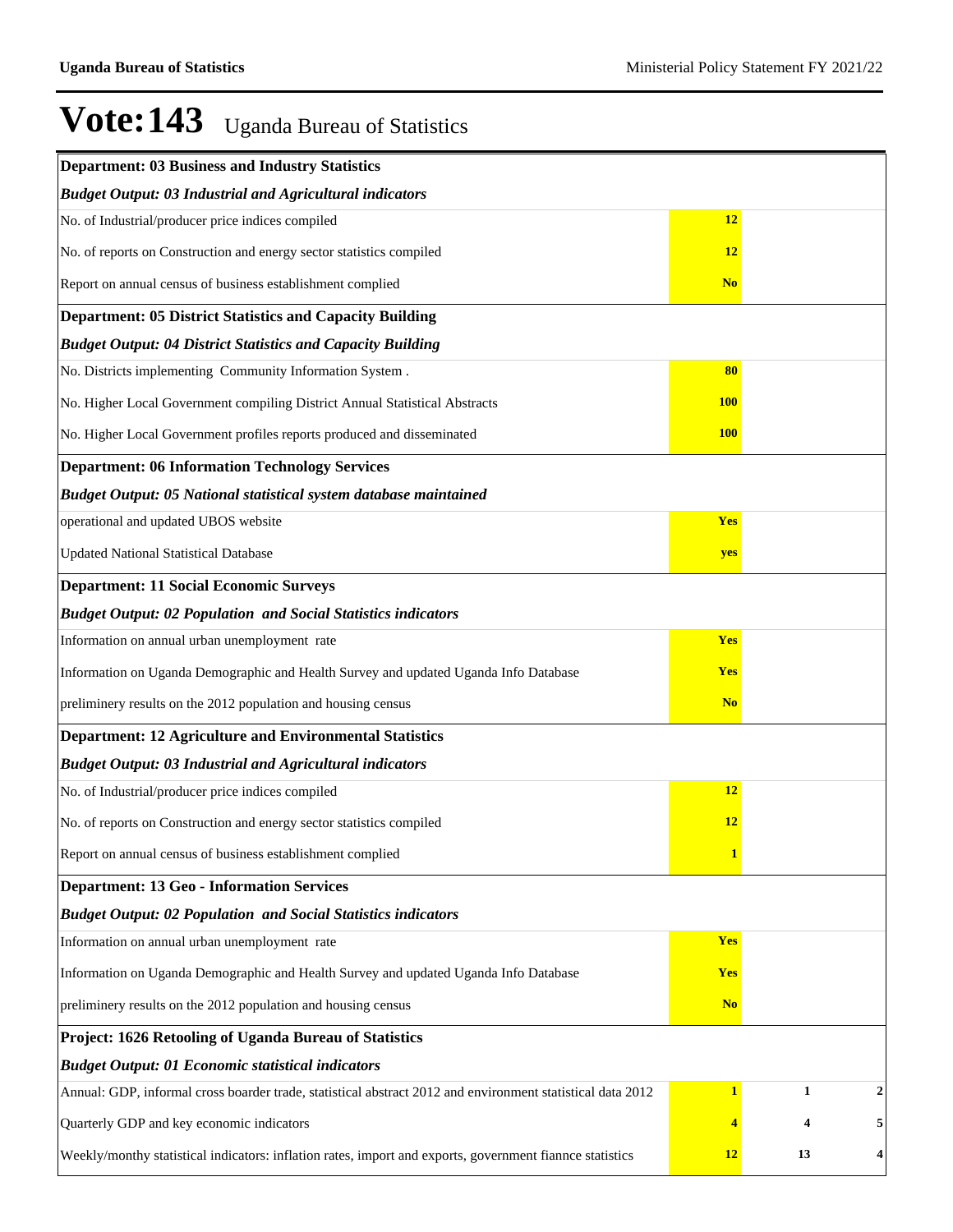| <b>Budget Output: 02 Population and Social Statistics indicators</b>                 |                |  |  |  |
|--------------------------------------------------------------------------------------|----------------|--|--|--|
| Information on annual urban unemployment rate                                        | <b>Yes</b>     |  |  |  |
| Information on Uganda Demographic and Health Survey and updated Uganda Info Database | <b>Yes</b>     |  |  |  |
| preliminery results on the 2012 population and housing census                        | N <sub>o</sub> |  |  |  |
| <b>Budget Output: 03 Industrial and Agricultural indicators</b>                      |                |  |  |  |
| No. of Industrial/producer price indices compiled                                    | <b>12</b>      |  |  |  |
| No. of reports on Construction and energy sector statistics compiled                 | 12             |  |  |  |
| Report on annual census of business establishment complied                           |                |  |  |  |
| <b>Budget Output: 04 District Statistics and Capacity Building</b>                   |                |  |  |  |
| No. Districts implementing Community Information System.                             | 26             |  |  |  |
| No. Higher Local Government compiling District Annual Statistical Abstracts          | <b>100</b>     |  |  |  |
| No. Higher Local Government profiles reports produced and disseminated               | <b>100</b>     |  |  |  |
| <b>Budget Output: 05 National statistical system database maintained</b>             |                |  |  |  |
| operational and updated UBOS website                                                 | Yes            |  |  |  |
| <b>Updated National Statistical Database</b>                                         | <b>Yes</b>     |  |  |  |

# **IX. Major Capital Investments And Changes In Resource Allocation**

## **Table 9.1: Major Capital Investment (Capital Purchases outputs over 0.5Billion)**

| FY 2020/21                                                                       | FY 2021/22                                           |                              |  |  |  |  |
|----------------------------------------------------------------------------------|------------------------------------------------------|------------------------------|--|--|--|--|
| <b>Appr. Budget and Planned Outputs</b>                                          | <b>Proposed Budget and Planned</b><br><b>Outputs</b> |                              |  |  |  |  |
| Vote 143 Uganda Bureau of Statistics                                             |                                                      |                              |  |  |  |  |
| <b>Sub-SubProgramme: 14 55 Statistical production and Services</b>               |                                                      |                              |  |  |  |  |
| Development Project : 1626 Retooling of Uganda Bureau of Statistics              |                                                      |                              |  |  |  |  |
| Budget Output: 14 55 76 Purchase of Office and ICT Equipment, including Software |                                                      |                              |  |  |  |  |
|                                                                                  |                                                      | <b>Public Address System</b> |  |  |  |  |
| <b>Total Output Cost (Ushs Thousand)</b><br>$\bf{0}$                             | $\bf{0}$                                             | 851,250                      |  |  |  |  |
| Gou Dev't:<br>$\theta$                                                           | $\Omega$                                             | 851,250                      |  |  |  |  |
| Ext Fin:<br>$\Omega$                                                             | $\Omega$                                             | $\overline{0}$               |  |  |  |  |
| $A.I.A$ :<br>$\overline{0}$                                                      | $\Omega$                                             | $\overline{0}$               |  |  |  |  |

## **X. Vote Challenges and Plans To Improve Performance**

## **Vote Challenges**

Among the challenges faced was the total shut down of the country due to CORONA Virus (COVID19) affecting most of the data collection activities. Several Bureau activities were put on hold including among others the 2019/20 Uganda National Household Survey, the Annual Agricultural Survey, and the Census of Business Establishments. To ensure continuity the Bureau instituted mechanisms for staff to work at home and provided online platforms to aid virtual meetings using Meeting Teams and Zoom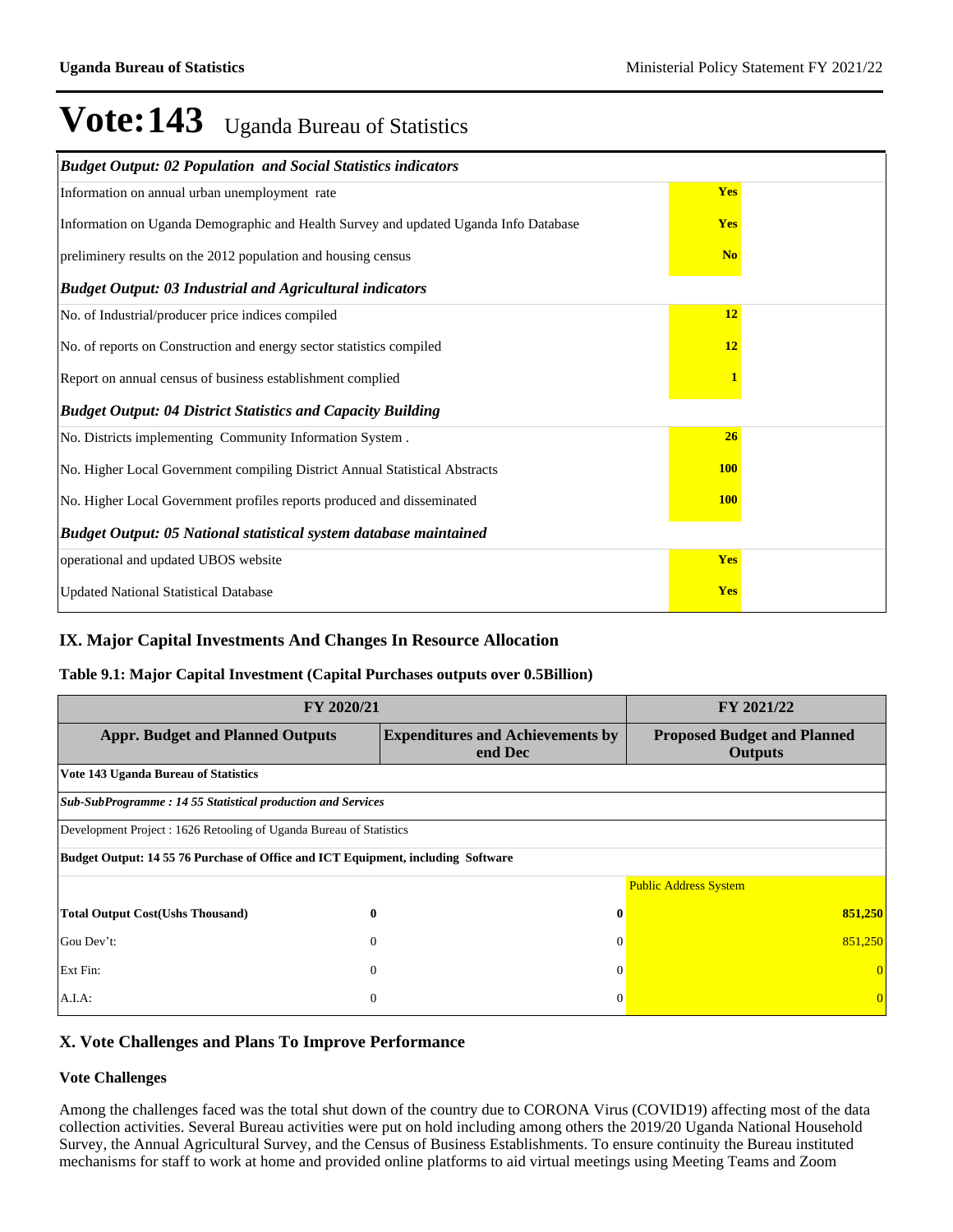applications. However, the National Livestock Census has not yet been implemented due to lack of resources.

The demand for statistical information is growing from both the private and public sectors. This requires a systematic increase in human, financial and other resources to meet the increasing demand.

The increasing demand for small area statistics requires the Bureau to collect more data amidst scarce resources and this resulted into postponement of conducting the Census of Agriculture and Uganda Business Inquiry.

Other challenges include the following;

- Continued absence of arrival and departure cards at border post affects the quality of Tourism statistics,
- Increasing non-response especially in urban areas.
- Creation of new geographical administrative area units
- Increasing unit cost for data production.
- Border conflicts affect timely production of statistics.
- Refusal by some farmers to measure their land area in the Annual Agricultural Survey attributing it to land grabbing,

Absence of data on the demarcations of the new urban administrative areas affects the development of the indicative planning figures

#### **Plans to improve Vote Performance**

Continue to embrace Computer Assisted Personal Interviews, Implementation of the PNSDIII covering the entire NSS with a focus on administrative data, Partnerships with other MDAS in taking forward the Parish Model .

### **XI Off Budget Support**

#### **Table 11.1 Off-Budget Support by Department and Project**

N/A

## **XII. Vote Cross Cutting Policy And Other Budgetary Issues**

#### **Table 12.1: Cross- Cutting Policy Issues**

| <b>Issue Type:</b>                  | <b>HIV/AIDS</b>                                                                                                                                        |
|-------------------------------------|--------------------------------------------------------------------------------------------------------------------------------------------------------|
| Objective:                          | To integrated HIV/AIDS questions in the Uganda Demographic and Health survey                                                                           |
| <b>Issue of Concern:</b>            | $:$ HIV/AIDS                                                                                                                                           |
| <b>Planned Interventions:</b>       | Provide technical support to MoH during the implementation of the HIV/AIDS survey in the<br>refugee settlements                                        |
| <b>Budget Allocation (Billion):</b> | 0.200                                                                                                                                                  |
| <b>Performance Indicators:</b>      | Technical Support provided to MoH                                                                                                                      |
| <b>Issue Type:</b>                  | Gender                                                                                                                                                 |
| Objective:                          | Review of the National Priority Gender Equality Indicators and building capacity among produces<br>in the compilation of gender responsive statistics. |
| <b>Issue of Concern:</b>            | Gender                                                                                                                                                 |
| <b>Planned Interventions:</b>       | Review of the National Priority Gender Equality Indicators and building capacity among produces<br>in the compilation of gender responsive statistics. |
| <b>Budget Allocation (Billion):</b> | 0.200                                                                                                                                                  |
| <b>Performance Indicators:</b>      | Reviewed National Priority Gender Equality Indicators<br>Trained producers                                                                             |